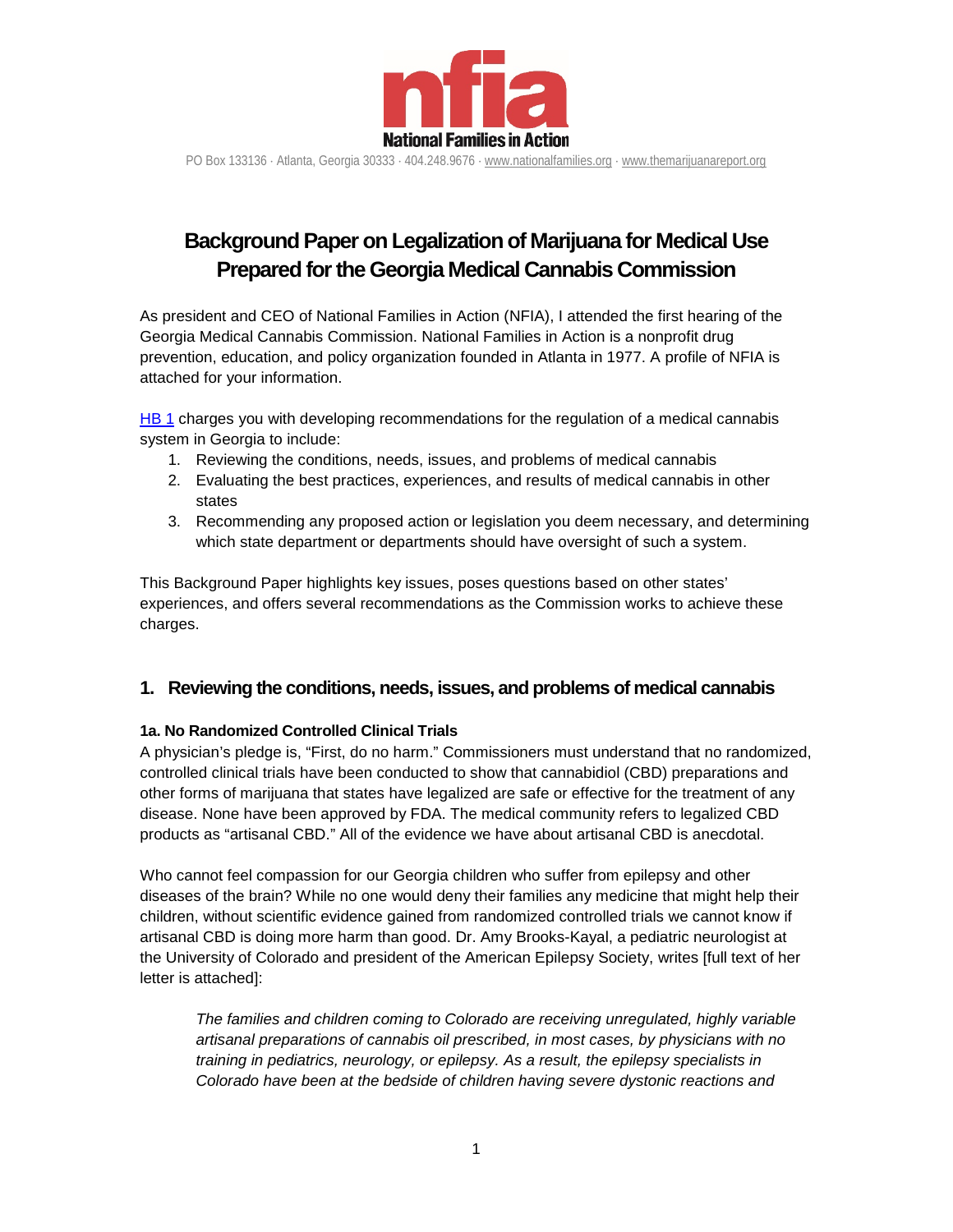*other movement disorders, developmental regression, intractable vomiting, and worsening seizures that can be so severe they have to put the child into a coma to get the seizures to stop. Because these products are unregulated, it is impossible to know if these dangerous adverse reactions are due to the CBD or because of contaminants found in these artisanal preparations. The Colorado team has also seen families who have gone into significant debt, paying hundreds of dollars a month for oils that do not appear to work for the vast majority. For all these reasons not a single pediatric neurologist in Colorado recommends the use of artisanal cannabis preparations. Possibly of most concern is that some families are now opting out of proven treatments, such as surgery or the ketogenic diet, or newer antiseizure medications because they have put all their hope in CBD oils.[1](#page-12-0)*

#### **1b. Most Medical Marijuana States Do Not Test for Potency or Contaminants**

Few of the states that have legalized marijuana for medical use require that any marijuana products be tested for contaminants or potency. Colorado requires such testing for recreational but *not medical* marijauna (the legislature changed that recently but implementation has not yet begun). A few months ago, a Denver lab tested 600 marijauna samples from across the state. It found that Colorado marijuana is twice as potent—in some cases three times more potent (from 18.7 percent THC to 30 percent THC on average)—than marijuana in other parts of the country. What the lab didn't find was surprising. Most cannabidiol samples *contained little to no CBD (average: less than 0.1 percent)*. Many samples contained large amounts of contaminants, including fungi and solvents such as butane. (Other reports from medical marijauna states in similar random tests are finding mildew, mold, pesticides, solvents, E coli, or salmonella in marijuana). Said Andy LaFrate, president of the Denver lab which conducted the test, "It's disturbing to me because there are people out there who think they're giving their kids Charlotte's Web. And you could be giving them no CBD — or even worse, you could be giving them a THCrich product which might actually increase seizures."[2](#page-12-1) ("Legalized" CBD oils like Charlotte's Web, none of which have been approved as safe or effective by FDA, are what the children referred to in Dr. Brooks-Kayal's letter were taking).

# **1c. FDA Cracking Down on CBD Producers Making Unsubstantiated Medical Claims**

FDA has sent warning letters to several CBD producers who make unsubstantiated medical claims for their products on the Internet where they sell them. FDA tested the products and, like the Denver lab, found that most *contained only trace amounts of CBD*.[3](#page-12-2)

#### **1d. Five percent THC Makes People High**

Jesse Stanley of the Stanley Brothers, who make Charlotte's Web oil, misinformed members of the Georgia House Judiciary Non-Civil Committee at the hearing it held on HB 1 last winter. He described Charlotte's Web as being "low" in THC and "high" in CBD, explaining that five percent THC is so minimal it will not make people high.<sup>[4](#page-12-3)</sup> He is quite wrong. Americans were getting high on marijuana with less than five percent THC in the 1960s, 1970s, 1980s, and 1990s. Street marijauna did not reach five percent THC until 1997. In 1998, THC content dropped below that but rose to five percent again in 2001 and has steadily increased since then, according to the Marijuana Potency Monitoring Project.[5](#page-12-4)

#### **1e. Marijuana Edibles Are Hurting Children**

At the first Commission meeting, Mike Liszewski of [Americans for Safe Access](http://www.safeaccessnow.org/) claimed that marijuana must be infused into foods for patients to consume their "medicine." This raises an interesting question: how many other medicines must be infused into candies, cookies, "soft"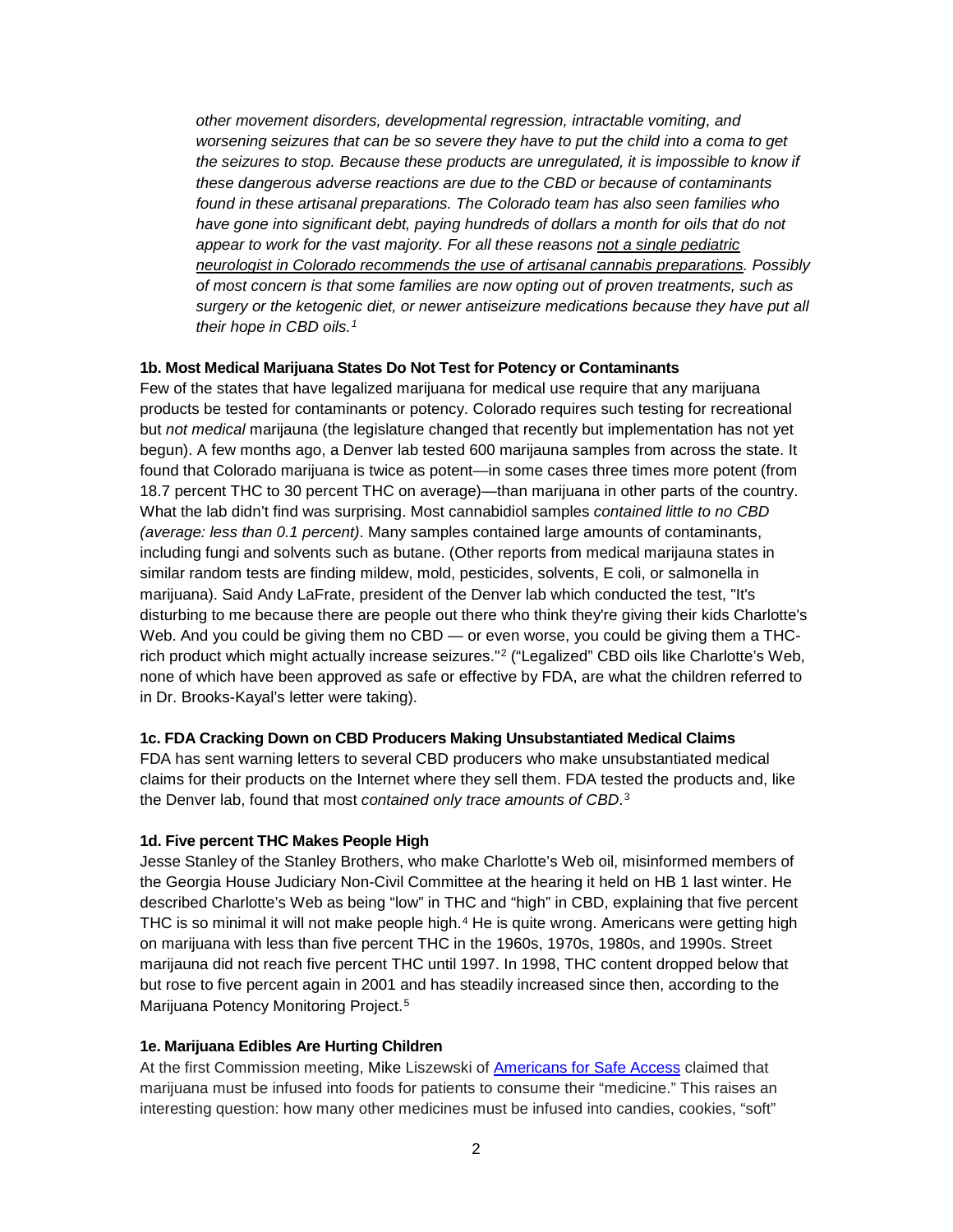drinks, cereals, chocolate bars, pies, cakes, sausages, beef jerky, ice cream bars, mac & cheese, peanut butter cups, and so on? The proliferation of marijauna-infused foods in medical marijuana states is sending children who accidentally eat them and overdose to hospital emergency rooms.

An article published in *Clinical Pediatrics* June 7, 2015, finds that the rate of such marijuana exposures among children younger than six increased by 147.5 percent in the United States between 2000 and 2013. During that time, 1,969 children were so exposed. Of even more concern, *the rate increased nearly 610 percent in medical marijauna states.* More than threefourths of the children exposed were younger than age 3 (average age  $1^{1/2}$ ). The data come from the National Poison Data System, a database maintained and continuously updated by poison control centers across the US. Almost half of the children were managed at a health care facility. Of those, 29 percent were treated and released, 12 percent were admitted to a noncritical care unit, and 7 percent were admitted to a critical care unit. Common clinical effects seen were drowsiness or lethargy, ataxia [failure of muscle coordination], agitation or irritability, and confusion. Serious effects included coma, respiratory depression, and single or multiple seizures. All the coma cases occurred in children ages 3 or younger.<sup>[6](#page-12-5)</sup>

# **1f. Pharmaceutical CBD Products in FDA Clinical Trials vs Artisanal CBD**

Two pharmaceutical companies, GW Pharmaceuticals in Great Britain and Insys Therapeutics in the US, have developed pharmaceutical-grade CBD products that are now being (GW) or are about to be (Insys) tested in FDA clinical trials. The Insys candidate is synthesized CBD and the GW candidate, Epidiolex, is CBD that the company extracts from marijuana and purifies. Epidiolex contains 98 percent CBD and only trace amounts of THC and other cannabinoids. This is important because THC can induce seizures, the very problem parents of children with epilepsy are seeking to reduce or end. THC also damages the developing brain in a number of other ways. Because Insys Therapeutics has not yet begun clinical trials, less is known about its CBD candidate. Thus, the choice for families and patients with other diseases permitted by HB1 boils done to the following:

| <b>Pharmaceutical CBD</b>                     | <b>Artisanal CBD</b>                           |
|-----------------------------------------------|------------------------------------------------|
| <b>Pharmaceutical CBD</b>                     | Artisanal CBD that states have legalized       |
| (Epidiolex) <sup>7</sup>                      | (like Charlotte's Web Oil)                     |
| 98 percent CBD<br>٠                           | From 15 percent to 30 percent CBD<br>$\bullet$ |
| Trace amounts of THC<br>$\bullet$             | 5 percent THC<br>$\bullet$                     |
| Tested in animals for five years<br>$\bullet$ | Never tested in animals<br>$\bullet$           |
| <b>Pharmaceutical CBD</b>                     |                                                |
| (Insys Therapeutics CBD candidate)            |                                                |
| Synthesized CBD                               |                                                |
| Not yet in clinical trials<br>$\bullet$       |                                                |
| Tested in animals<br>$\bullet$                |                                                |

When a new drug has shown in animal testing that it is safe to test in humans, its maker can apply to FDA for an Investigational New Drug application (IND) to test it in humans. Once this step is taken, FDA can grant [expanded access](http://www.fda.gov/ForPatients/Other/ExpandedAccess/ucm20041768.htm) to the experimental drug for patients who are critically ill but for whom no other medications work while the drug is undergoing clinical trials. Last year, Governor Deal announced that Georgia Regent's University (GRU) would apply to FDA for a statewide expanded access program to provide Epidiolex to children with epilepsy.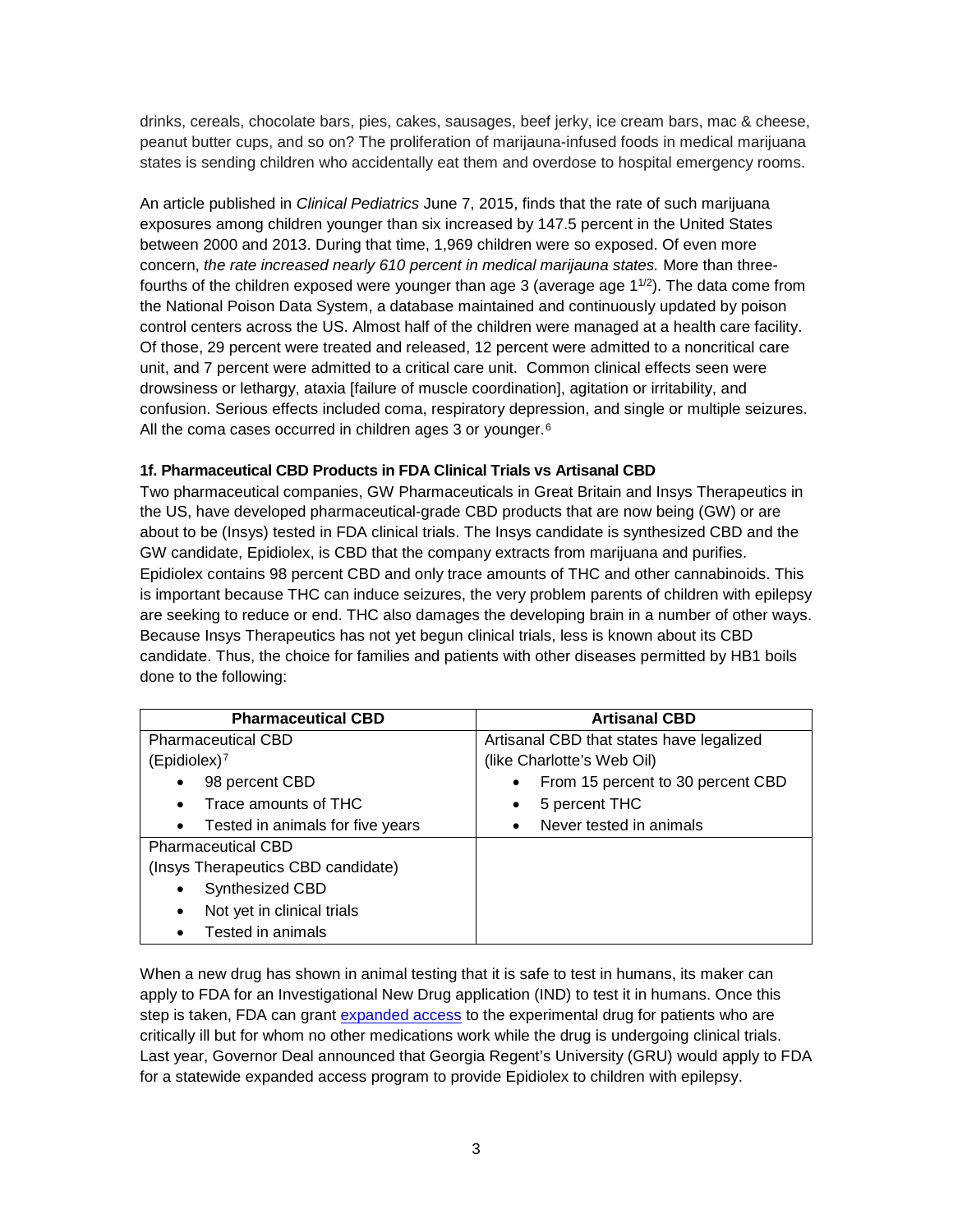Commissioner Yong D. Park is in charge of that program at GRU and can provide more information about it to the Commission.

## **1g. What is a medical marijuana doctor?**

Advocates recommend that patients consult a "medical marijuana doctor" who is knowledgeable about "cannabis therapy." We are unaware of any US medical school that offers training in "cannabis therapy" or any state that certifies "medical marijuana" physicians. Nonetheless, a group titled [MDHerb](http://www.md-herb.com/about-us/) announced this month that it is available to Georgians to:

provide educational content about cannabis to the everyday general consumer. Our content comes directly from the top RN's and MD's in the industry, and we strive to help provide you with resources to help you find the proper medication for your ailments. We here at MDHerb have created an organization that we believe fulfills the promise of medical cannabis information on the Internet.

MDHerb's chief medical liaison is a chiropractor, and the organization provides information from [Leafly](https://www.leafly.com/) about which marijauna strains allegedly cure what illnesses. Leafly promotes itself as the world's largest cannabis strain resource. It ranks more than 1,000 marijuana strains for their alleged effects based on user reviews rather than scientific studies. It also publishes maps showing the locations of thousands of dispensaries in medical marijuana states.

Another Internet organization, [MD-Marijuana Doctors](https://www.marijuanadoctors.com/) invites Georgians to "Find a Marijuana Doctor on the #1 Medical Marijuana Portal. GEORGIA Patients: Complete the form at right to find a certified physician near you." As we write this, an email press release announces yet a third group of medical marijuana doctors: "First Medical Cannabis Clinic in Georgia Receives Patients From Marijuana Doctor Network." The clinic, [Aerete Integrative Medicine of Atlanta,](https://www.marijuanadoctors.com/medical-marijuana-doctors/GA/atlanta/aerete-integrative-medicine-of-atlanta_1545) is located in Cobb County. For \$225 and access to their medical records, Aerete's staff of "Board Certified physicians" will help qualifying patients obtain a Low THC Registry Card from the Georgia Department of Public Health, something patients are perfectly capable of doing themselves on the Internet for a fee of \$25. Aerete is a member of MD-Marijuana Doctors. At the bottom of its webpage is a list of "Our Marijuana Partners." One is "Medical Marijauna Dispensaries." The other partner is "Marijuana Legalization Petition."

#### **1h. Is marijuana about medicine or money?**

HB1's sponsor, Representative Allen Peake, told the committee hearing his bill that two Colorado CBD producers stood ready to ship the product directly to Georgia patients if HB1 passed. He later identified one supplier as the Stanley Brothers, who produce Charlotte's Web Oil. The Stanley Brothers recently created a new company and website, [CW Botanicals,](http://cwbotanicals.com/) to market their products. Their nonprofit organization, [Realm of Caring,](https://www.theroc.us/) provides information and discounts on Charlotte's Web products for registered patients. [Novus Acquisition & Development Corp. \(OTC](http://money.cnn.com/news/newsfeeds/articles/marketwire/1206750.htm)  [PINK: NDEV\),](http://money.cnn.com/news/newsfeeds/articles/marketwire/1206750.htm) through its "wholly-owned subsidiary, Novus Medical Group," announced recently that it has signed an agreement with Realm of Caring to provide a 64 percent discount on Charlotte's Web advanced products and a 30 percent discount on Charlotte's Web consumer products. To qualify for a discount, patients join Novus Medical Group for \$20 a month. CW Botanicals' pricing structure has fluctuated quite a bit. Initially, it listed the retail price of its advanced products at \$995.00 per 3.34 ounce bottle. A few months later, the company announced a sale price for these products of \$695.00. The sale price has now become the retail price.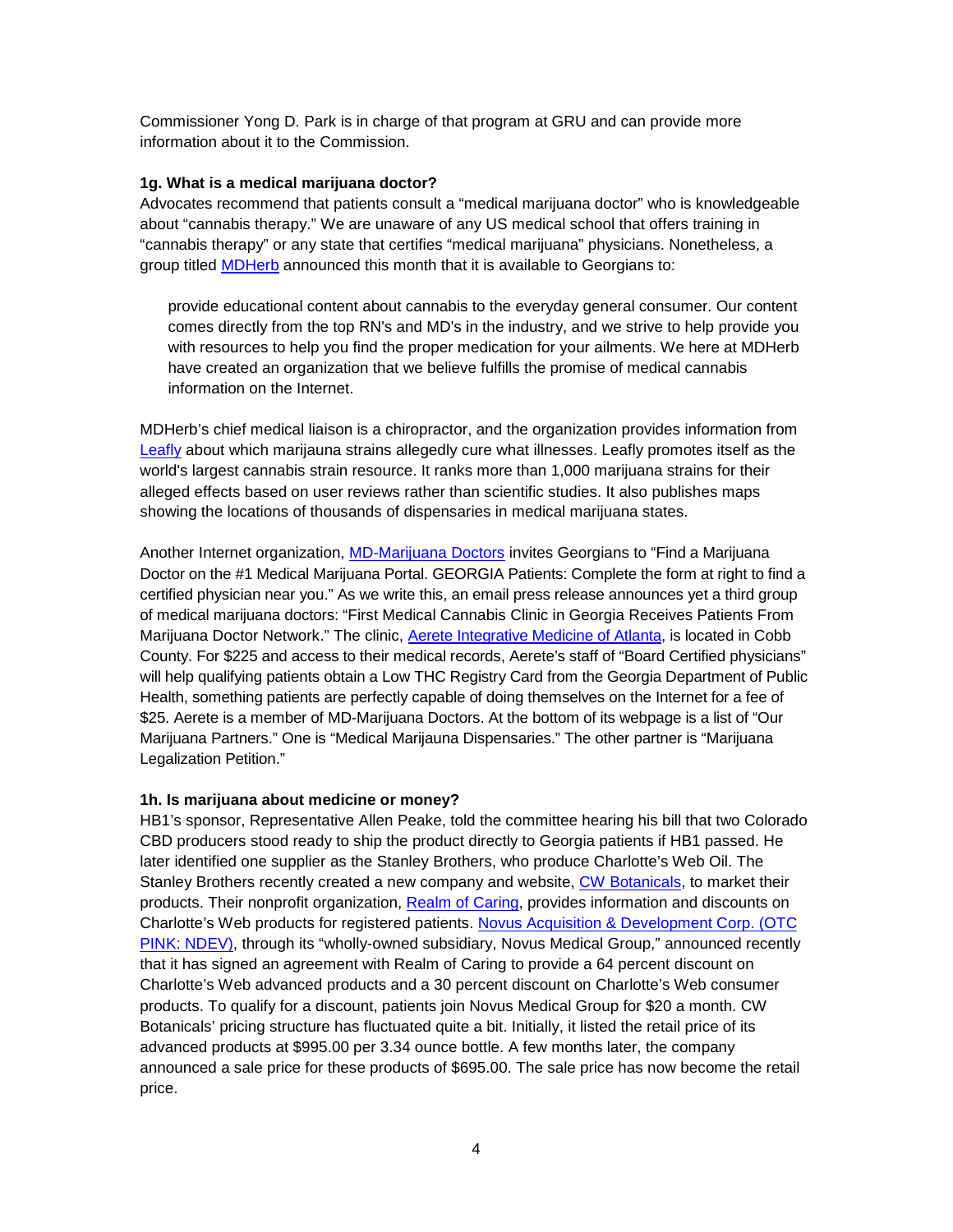The CW Botanicals website also lists several partners in Colorado and other states where patients may purchase Charlotte's Web Oil products. The street addresses of some of the partners are difficult to find on Google Maps. They appear to be virtual shops with phantom addresses that operate exclusively as Internet websites. All of this virtual marketing activity for unnecessary and perhaps fraudulent medical services as well as virtual sales of Charlotte's Web Oil are being generated for a drug that FDA has not approved and is illegal under the federal Controlled Substances Act.

# **2. Evaluating the Best Practices, Experiences, and Results of Medical Cannabis in Other States**

# **2a. Advocacy vs Reality**

Despite the fact that states have legalized marijauna to treat a total of more than 250 different diseases and/or conditions, in practice very few patients actually obtain marijuana to treat most of them. In the medical marijauna states that collect data, only one to two percent on average obtain marijauna for HIV/AIDS, chemotherapy-related nausea, glaucoma, and other serious diseases and conditions. Most patients are in their 30s and 40s, the majority are males, and in most states 90 percent or more obtain marijauna for chronic pain. Colorado is typical. As of year-end 2014, 115,467 patients possessed valid medical marijauna cards. Some 65 percent were males, average age 41. The percent of patients who obtained marijuana for various diseases are: (note, does not add up to 100 percent because some patients listed more than one debilitating condition.)<sup>[8](#page-12-7)</sup>

- Cachexia, 1 percent
- Cancer, 3 percent
- Glaucoma, 1 percent
- HIV/AIDS, 1 percent
- Muscle Spasms, 15 percent
- Seizures, 2 percent
- Severe pain, 93 percent
- Severe Nausea, 10 percent

Other states report similar statistics: 90 percent or more patients obtain medical marijuana for severe or chronic pain.

# **2b. A Commercial Medical Marijuana Industry Increases Marijauna Use among Children**

Like Colorado, other medical marijuana states have allowed a commercial industry to grow, process, and sell medical marijuana. With commercialization comes product invention and marketing to increase consumption in order to increase profits. Again, Colorado is a good example. That state legalized marijuana for medical use in 2000. Patients could designate a "caregiver" to grow up to six plants for his or her use and each caregiver could grow marijauna for up to five or six patients. However, most caregivers grew considerably more than their allotted amounts, which created a huge black market. To remedy that, the legislature legalized commercial growing, processing, and sales in 2008. Before medical marijuana was commercialized, Colorado had some 6,000 registered medical marijuana patients. With the onset of commercial dispensaries, in just one year the number of patients increased to 41,000 and grew to 115,467 patients by the end of 2014.<sup>[9](#page-12-8)</sup> (A total of 283,587 new patient applications have been received by the state since 2001 when the registry began.)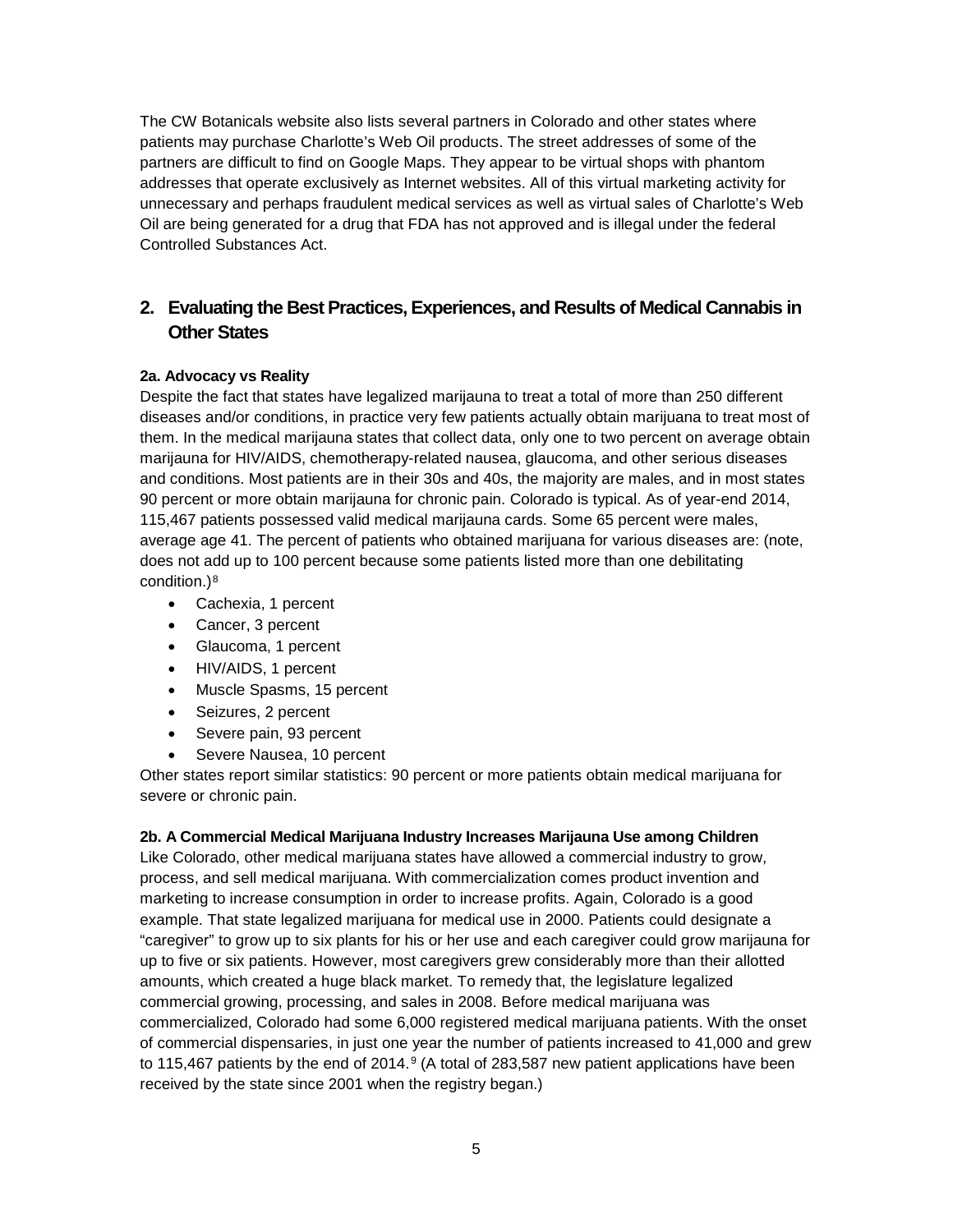The Colorado Department of Revenue is responsible for all marijauna regulation. There are 321 local jurisdictions (cities, towns, and counties) in Colorado. Of these, 67 allow both medical and recreational production and sales; 21 more allow medical only. This means nearly 75 percent— 233—of the state's local jurisdictions have banned the production and sale of medical marijauna in their communities. The Department's 2014 year-end report finds there were 1,416 medical marijauna businesses licensed in the 88 jurisdictions that allow marijuana. These licensees sold 109,578 pounds of medical marijuana flowers and 1,964,917 units of medical marijuana edible products ("medibles") in 2014.[10](#page-12-9)

## **2c. Availability Drives Use among Children**

National Families in Action analyzed Colorado's first survey of high school students, which the state conducted in 2013—one year after Colorado legalized recreational marijauna but one year before full legalization was implemented. The survey is an offshoot of the Centers for Disease Control's Youth Behavior Risk Survey (YRBS). Some 40,000 students were surveyed, and data was presented for school systems in each of 21 state divisions. Nine of those divisions had a total of 168 medical marijauna dispensaries by the end of 2013 and high school students' lifetime marijauna use in those divisions ranged from a low of 21.3 percent to a high of 36.4 percent. The remaining divisions had a total of 327 medical dispensaries. High school student marijuana use in those divisions ranged from 39.5 percent to 52.1 percent demonstrating once again that availability drives use.[11](#page-12-10) (Chart attached).

### **2d. Doctors and Scientists Are Dismayed at States' Legalizing Marijauna for Medical Use**

Just a few weeks ago, the *Journal of the American Medical Association* (JAMA) published a systematic review and meta-analysis of 79 studies,<sup>[12](#page-12-11)</sup> as well as an editorial,<sup>[13](#page-12-12)</sup> suggesting that states legalizing marijauna for medical use have the cart before the horse. The meta-analysis finds that there is little to no evidence to support medical marijuana use for most of the diseases and conditions states are permitting. Furthermore, adverse effects, both short-term and longterm, can be significant.

The editorial discusses why state action is premature and concludes:

*If the goal is to make marijuana available for medical purposes, then it is unclear why the approval process should be different from that used for other medications. Evidence justifying marijuana use for various medical conditions will required the conduct of adequately powered, double-blind, randomized, placebo/active controlled clinical trials to test its short- and long-term efficacy and safety. The federal government and states should support medical marijuana research. Since medical marijuana is not a life-saving intervention, it may be prudent to wait before widely adopting its use until high-quality evidence is available to guide the development of a rational approval process. Perhaps it is time to place the horse back in front of the cart.*

A research letter in the same issue reports that of 75 edible medical marijuana products (47 different brands), only 17 percent were accurately labeled. Some overstated, others understated THC content, while four products were over labeled and nine were under labeled for CBD.<sup>[14](#page-12-13)</sup>

It is notable that as a result of the findings published in this issue of JAMA, *The Denver Post*  editorial board recommended that Colorado should consider repealing its medical marijauna  $law.<sup>15</sup>$  $law.<sup>15</sup>$  $law.<sup>15</sup>$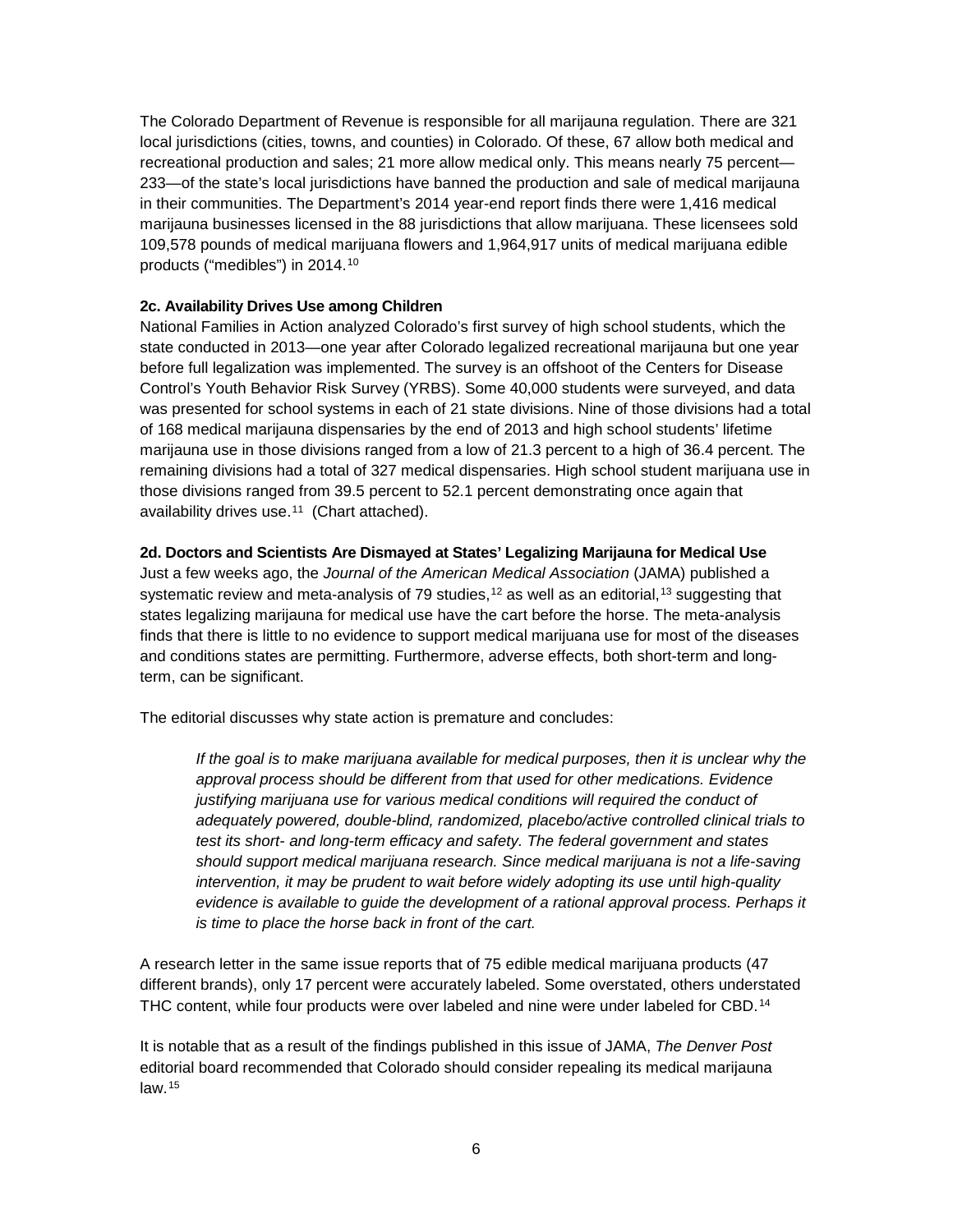The American Medical Association (AMA) has opposed legalizing marijauna for medical use for many years due to the lack of evidence to support such action. In addition to AMA, the following medical associations also oppose legalizing marijuana or any of its components for medical use before FDA-quality evidence is available:

#### **American Epilepsy Society**

"The recent anecdotal reports of positive effects of the marijuana derivative cannabidiol for some individuals with treatment-resistant epilepsy give reason for hope. However, we must remember that these are only anecdotal reports, and robust scientific evidence for the use of marijuana is lacking. The lack of information does not mean that marijuana is ineffective for epilepsy. It merely means that we do not know if marijuana is a safe and effective treatment for epilepsy, which is why it should be studied using the well-founded research methods that all other effective treatments for epilepsy have undergone. Such safety concerns coupled with a lack of evidence of efficacy in controlled studies result in a risk/benefit ratio that does not support use of marijuana for treatment of seizures at this time."[16](#page-12-15)

#### **American Society of Addiction Medicine**

"ASAM asserts that cannabis, cannabis-based products and cannabis delivery devices should be subject to the same standards that are applicable to other prescription medications and medical devices, and that these products should not be distributed or otherwise provided to patients unless and until such products or devices have received marketing approval from the Food and Drug Administration. ASAM rejects smoking as a means of drug delivery since it is not safe. ASAM rejects a process whereby State and local ballot initiatives approve medicines because these initiatives are being decided by individuals not qualified to make such decisions."

#### **American Cancer Society**

"The ACS is supportive of more research into the benefits of cannabinoids. Better and more effective treatments are needed to overcome the side effects of cancer and its treatment. The ACS does not advocate the use of inhaled marijuana or the legalization of marijuana."

#### **American Glaucoma Foundation**

"Marijuana, or its components administered systemically, cannot be recommended without a long term trial which evaluates the health of the optic nerve. Although marijuana can lower IOP, its side effects and short duration of action, coupled with a lack of evidence that its use alters the course of glaucoma, preclude recommending this drug in any form for the treatment of glaucoma at the present time."

#### **National Multiple Sclerosis Society**

"Although it is clear that cannabinoids have potential both for the management of MS symptoms, such as pain and spasticity, as well as for neuroprotection, the Society cannot at this time recommend that medical marijuana be made widely available to people with MS for symptom management. This decision was not only based on existing legal barriers to its use but, even more importantly, because studies to date do not demonstrate a clear benefit compared to existing symptomatic therapies and because issues of side effects, systemic effects, and long-term effects are not yet clear."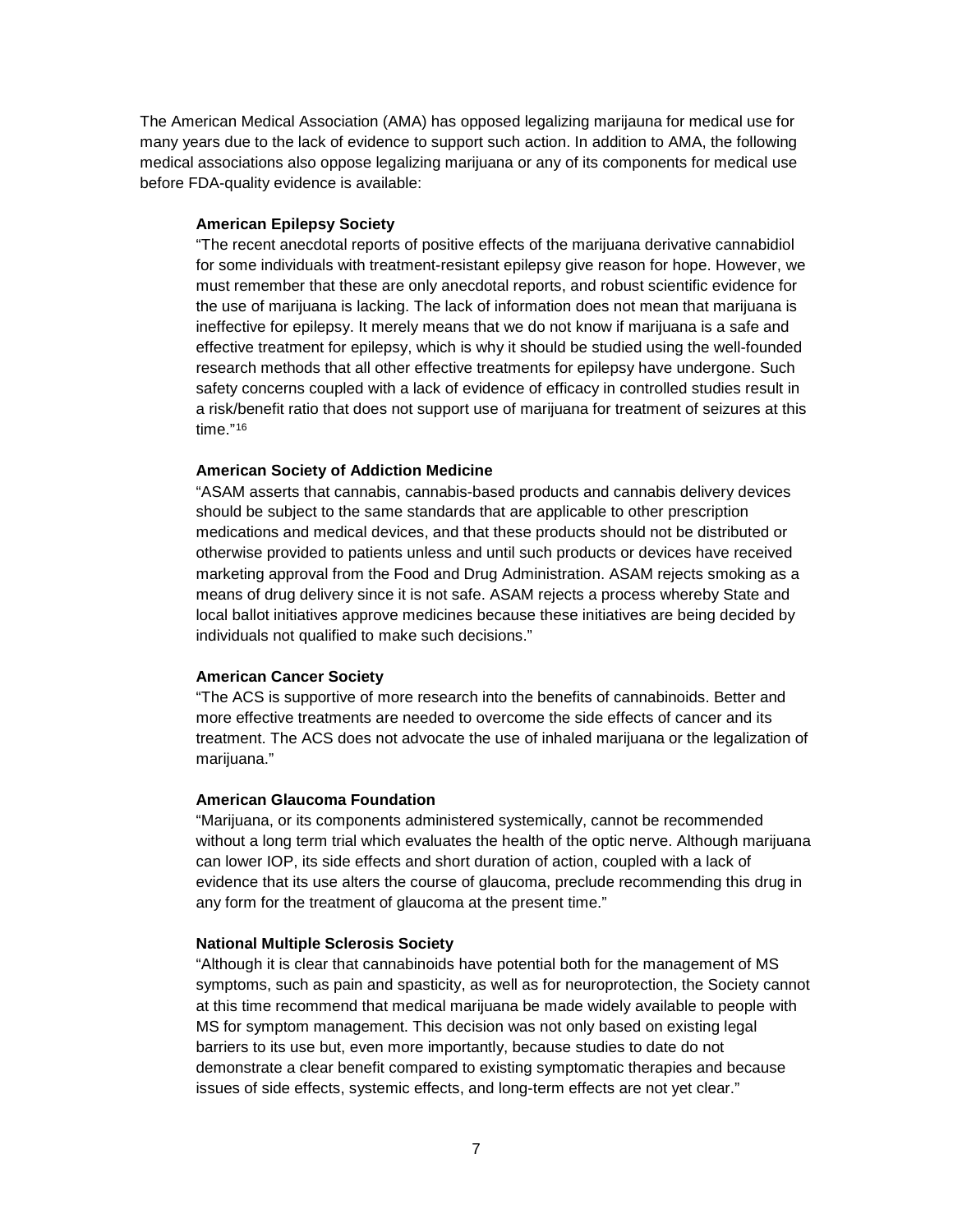#### **The American Academy of Pediatrics (AAP)**

believes that "[a]ny change in the legal status of marijuana, even if limited to adults, could affect the prevalence of use among adolescents." While it supports scientific research on the possible medical use of cannabinoids as opposed to smoked marijuana, it opposes the legalization of marijuana."[17](#page-12-16)

#### **National Eye Institute, National Institutes of Health**

"In an effort to determine whether marijuana, or drugs derived from marijuana, might be effective as a glaucoma treatment, the National Eye Institute (NEI) supported research studies beginning in 1978... However, none of these studies demonstrated that marijuana -- or any of its components -- could lower IOP [intraocular pressure] as effectively as drugs already on the market. In addition, some potentially serious side effects were noted, including an increased heart rate and a decrease in blood pressure in studies using smoked marijuana. . . . The identification of side effects from smoked marijuana, coupled with the emergence of highly effective FDA-approved medications for glaucoma treatment, may have led to diminished interest in this research area."[18](#page-12-17)

#### **American Psychiatric Association**

*Contribution of Marijuana to Psychiatric Illness*--There is currently no scientific evidence to support the use of marijuana as an effective treatment for any psychiatric illness. Several studies have shown that cannabis use may in fact exacerbate or hasten the onset of psychiatric illnesses, as evidenced by both international trials and metaanalyses. This includes the contribution of marijuana to symptoms of mood disorders, anxiety and psychosis, particularly in young adulthood. Cannabis use is associated with the emergence of mood disorders, particularly symptoms of bipolar disorder, among those with a family history of mood disorder. Among those with major depressive disorder, co-morbid cannabis use is associated with increased rates of both suicidal ideation and attempts, raising grave safety concerns. Among those with a predisposition to psychotic disorders, cannabis may hasten the emergence of both positive and negative psychotic symptoms. The use of higher potency cannabis, for longer periods of time and with more frequency, is also associated with increased risk of psychosis. Several studies have demonstrated the link between marijuana use and mood, anxiety and psychotic disorders among adolescents. Cannabis use is associated with increased depression, suicidal ideation, use of other substances and risky behavior among adolescents. Regular adolescent cannabis use is also associated with increased incidence of anxiety disorders. Cannabis use significantly increases the risk of psychotic disorders among young adults. Additionally, younger age of cannabis use is associated with an earlier onset of psychosis among those at risk. Adolescents with a history of cannabis use tend to have higher severity of illness, lower psychosocial functioning, less insight, and longer courses of untreated psychosis compared to those without a history of cannabis use. These findings are of particular concern as symptoms often persist into adulthood, and therefore cannabis use may increase the risk of lifelong symptoms and disability due to mental illness.

*Serious Adverse Effects of Marijuana Use: Cognitive and Functional*--Marijuana use is associated with serious cognitive problems such as short-term memory deficits, poor concentration, attention, and information processing. These impairments might be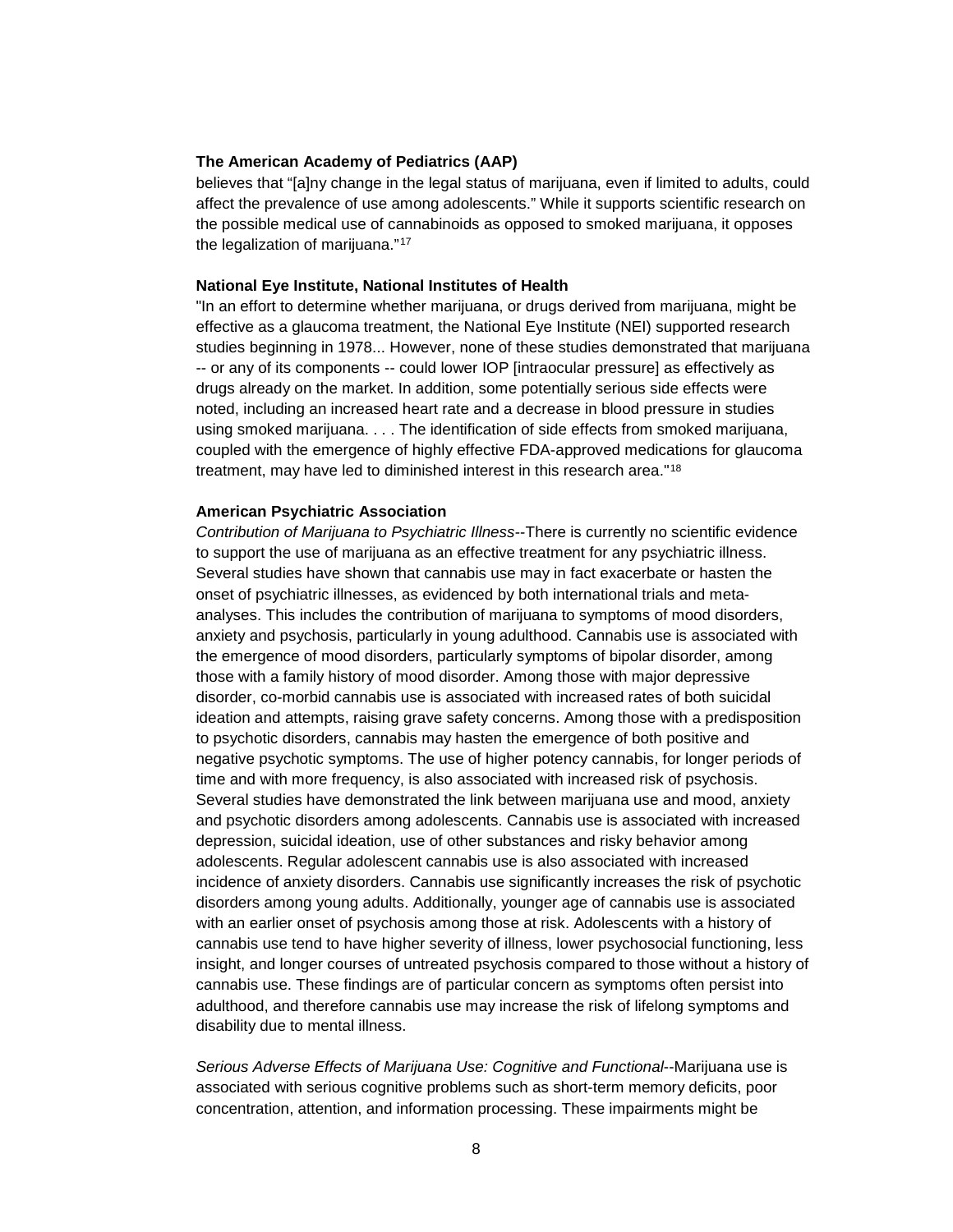caused by neurotoxic effects of cannabis on the developing brain, the effects of which can lead to long-term cognitive problems well into adulthood. Adolescents with daily cannabis use show deficits in learning up to six weeks after stopping marijuana use. This may contribute to significantly decreased academic achievement, including increased rates of school dropout, failure to enter higher education or attain higher degrees. Among both adolescents and adults, cannabis significantly impairs driving, particularly as the drug affects automatic driving functions in a highly dose-dependent fashion. Cannabis use, particularly in combination with alcohol, greatly increases the risk of motor vehicle crashes due to effects on cognition and coordination.

*Addiction and burden of psychiatric illness*--Cannabis use is associated with an increased risk of developing a cannabis use disorder. Studies indicate that 9% of users become dependent on cannabis, and this number increases to 25-50% among daily users and to 1 in 6 among adolescents. Adolescents remain at particular risk for cannabis use disorder, and can experience significant withdrawal symptoms including appetite changes, restlessness, irritability, depression, twitches and shakes, perspiration, and thoughts/cravings of cannabis. Marijuana use is also associated with poorer outcomes among those with mental illness. Among individuals with schizophrenia, cannabis use is associated with poorer long-term clinical outcomes. Individuals with psychotic illness may be more sensitive to both the psychosis-inducing and mood-altering effects of cannabis. This may explain why even among those taking medications for psychotic disorders, cannabis use is associated with an increased risk of relapse into psychotic symptoms. Legalization of medical marijuana may reduce the perceived risks of use, the perception of societal disapproval, or the barriers to access, and potentially increase the incidence of the adverse events noted above.

*Summary*--Given the gravity of concerns regarding marijuana as medicine, professionals in both neurology and psychiatry have emphasized the importance of prospective studies to understand the mechanisms by which cannabis functions, and its impact on mental health and behavior before instituting changes in practice and policy.[19](#page-12-18)

We quote most of the APA statement because it clearly delineates the harms of marijuana, especially to children. Desperately ill children, such as those suffering from devastating forms of epilepsy, are even more vulnerable to those harms, as the American Epilepsy Society's president, Dr. Brooks-Kayal, so eloquently describes in her letter (attached). We believe that the Commission has a responsibility to protect such children by ensuring that they are given purified pharmaceutical CBD that has been tested in animals to ensure it is safe to administer to humans and is in FDA clinical trials to further test its safety and efficacy.

**2e. Questions Georgia Medical Marijuana Commission Members Might Want to Consider** Here are some questions for Commissioners to consider. The questions are based on experiences of current medical marijauna states:

- 1. How will the state prevent marijuana grown in Georgia from entering the black market as it has in other medical marijauna states?
- 2. The Colorado producers of Charlotte's Web Oil have rebranded their products as hemp extracts. Congress legally defined hemp in Section 7606 of the farm bill last year as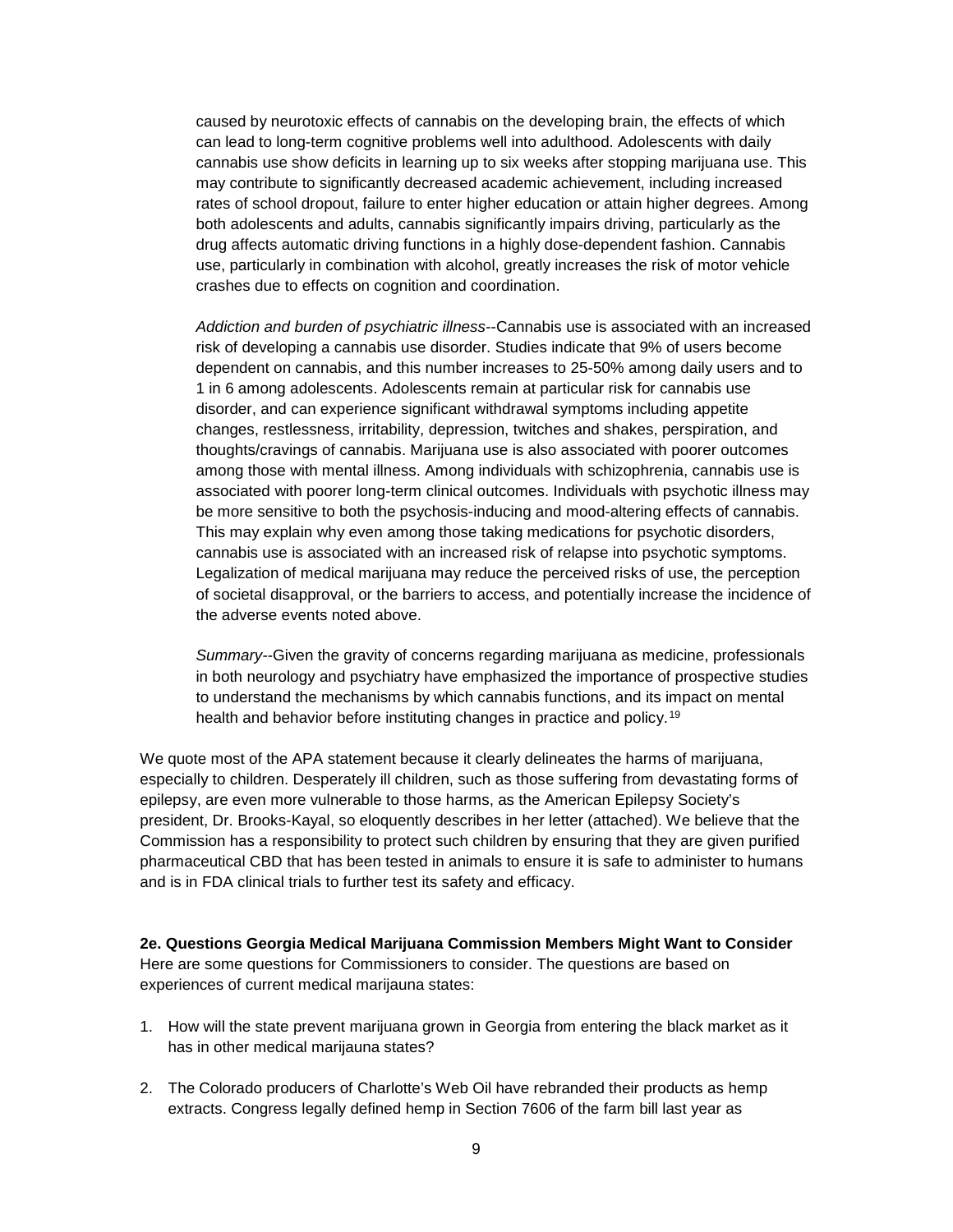marijuana that contains no more than 0.3% THC. Georgia might decide to legalize hemp to produce the oil rather than marijuana. If so, how will Georgia law enforcement officers be able to eradicate a field of marijuana plants without having to test the THC content of each plant to determine which ones are marijuana and which ones are hemp? Is the state prepared to bear the cost of doing such testing?

- 3. What kind of security system will the state establish to prevent the diversion of marijauna into the black market? What will such a system cost? Will the state provide adequate funding for such a system? What state agency should administer such a system?
- 4. What process will the state establish to require that all marijuana/hemp grown in Georgia and all products extracted from it will be tested for purity and potency according to FDA protocols? What will such a process cost? Will the state cover such costs?
- 5. Will the state monitor labeling of CBD products to ensure the labels accurately reflect purity and potency? What state agency will monitor product labels?
- 6. Will the state add more illnesses in the future to those specified in HB1 that qualify for CBD use? If yes, on what basis?
- 7. Will the state allow more medical marijauna products than CBD products alone to be produced? (Such products include medical marijuana strains, vaping products, edible products, THC concentrates, butane hash oils, and others). If so, what restrictions should be placed on allowable THC levels in such products?
- 8. Will the state allow CDB and perhaps other marijuana products to be advertised? If so, will any restrictions on advertising be made, similar to restrictions on alcohol and tobacco advertising to protect children?
- 9. Will the state repeal HB1 when/if FDA approves Epidiolex or some other pharmaceuticalgrade CBD oil which doctors will be able to prescribe and pharmacies will be able to sell?
- 10. Who will be liable for potential FDA crackdowns on CBD drugs the state produces or allows to be produced?
- 11. HB1 allows patients and their families to possess up to 20 ounces of oil containing a minimum of five percent CBD and up to five percent THC. Because THC can *cause* seizures, will the state reduce allowable THC levels to only trace amounts for children with intractable seizures?
- 12. Who will be liable for paying the cost of treating the severe side effects of CBD oils such as those described by Dr. Brooks-Kayal? Will the state establish a fund to pay for such treatment?
- 13. Will the state mandate that the only doctors who can recommend medical marijauna to patients suffering from the diseases specified in HB1 must be trained as specialists to treat those diseases?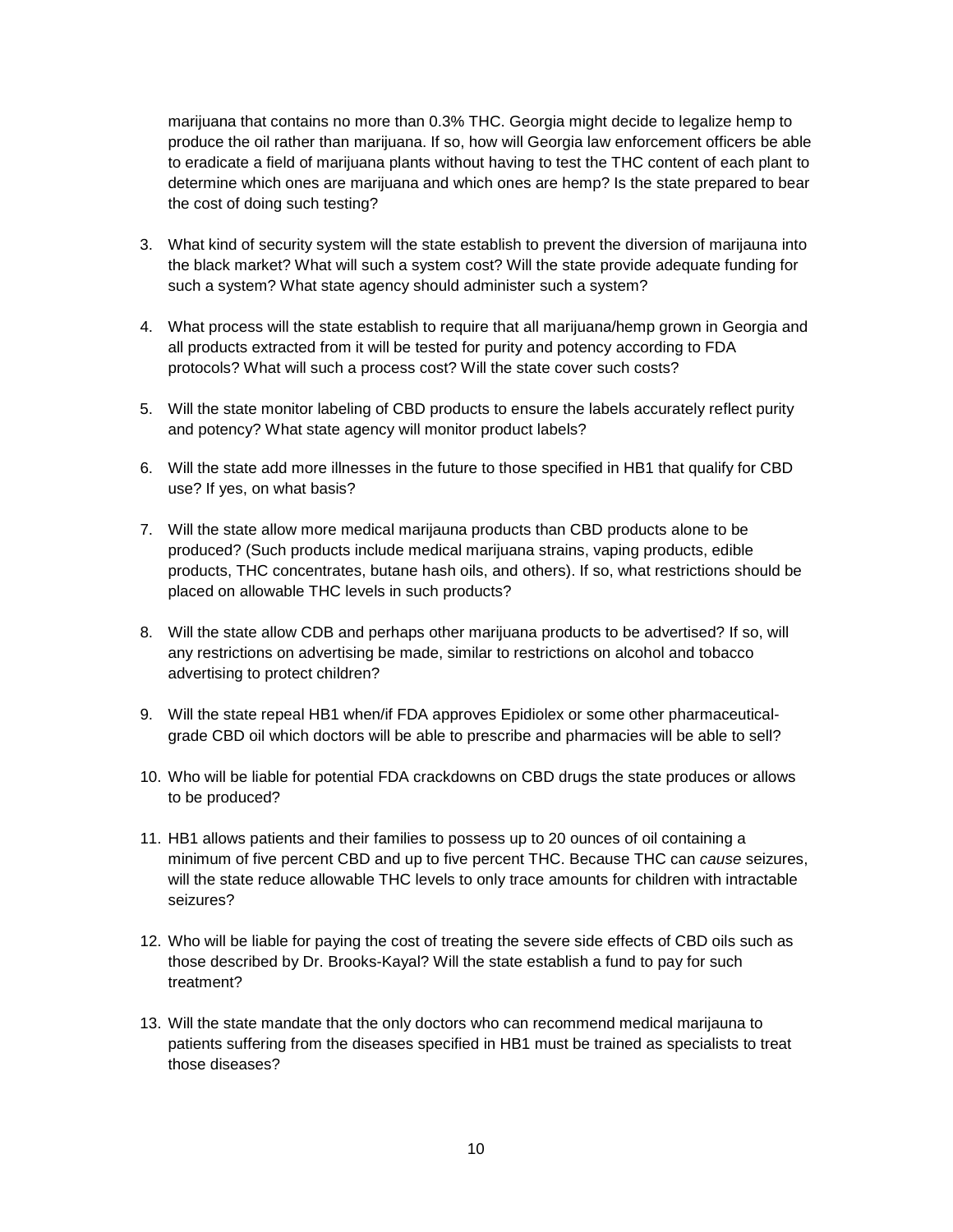- 14. Will the state prevent THC poisonings among young children by banning CBD/marijauna edibles?
- 15. Will the state require data collection, including the number of patients who hold Low THC Registry Cards and the diseases for which they seek medical marijauna? Will that and other data be publicly accessible as it is in most other medical marijuana states?
- 16. Will state agencies produce CBD oil and make it available to patients at cost in order to prevent the emergence of a commercial medical marijauna industry?
- 17. Will the state provide adequate funding to public and private nonprofit agencies to deliver marijuana prevention services to prevent use from increasing and marijuana treatment services to those who become addicted?

# **3. Recommending Any Proposed Action or Legislation You Deem Necessary Determining Which State Department or Departments Should Have Oversight of Such a System**

There is evidence that artisanal CBD products which states have legalized but FDA has not approved are harming severely ill children.

There is ample evidence that medical marijuana products are harming healthy children when a commercial marijuana industry emerges to target children in order to increase consumption, as the tobacco and alcohol industries do.

There is incontrovertible evidence that children's marijauna use has doubled as their perception that marijuana is harmful has been cut in half since 1991 when advocates first began pushing for marijauna to be legalized for medical use.<sup>[20](#page-12-19)</sup>

We believe the Commission must consider the needs of *all* of Georgia's children to protect the health of those who are severely ill as well as the health of those who are not.

The medical community nearly universally condemns legalizing marijuana for medical use until there is evidence to justify such action.

An experimental CBD drug, Epidiolex, is in FDA clinical trials. It is available to Georgia children who are participating in clinical trials, as well as to those who don't qualify for clinical trials, through Governor Deal's statewide FDA expanded access program being implemented by Georgia Regents University.

# **3a. Recommendations**

*For all of these reasons, because you are empowered to "recommend any legislation you deem necessary," we believe the Commission should recommend that HB1 be modified in the following manner:*

• *For children and adults with rare forms of epilepsy—replace artisanal CBD (which can contain 5 percent THC according to HB1) with pharmaceutical-grade CBD*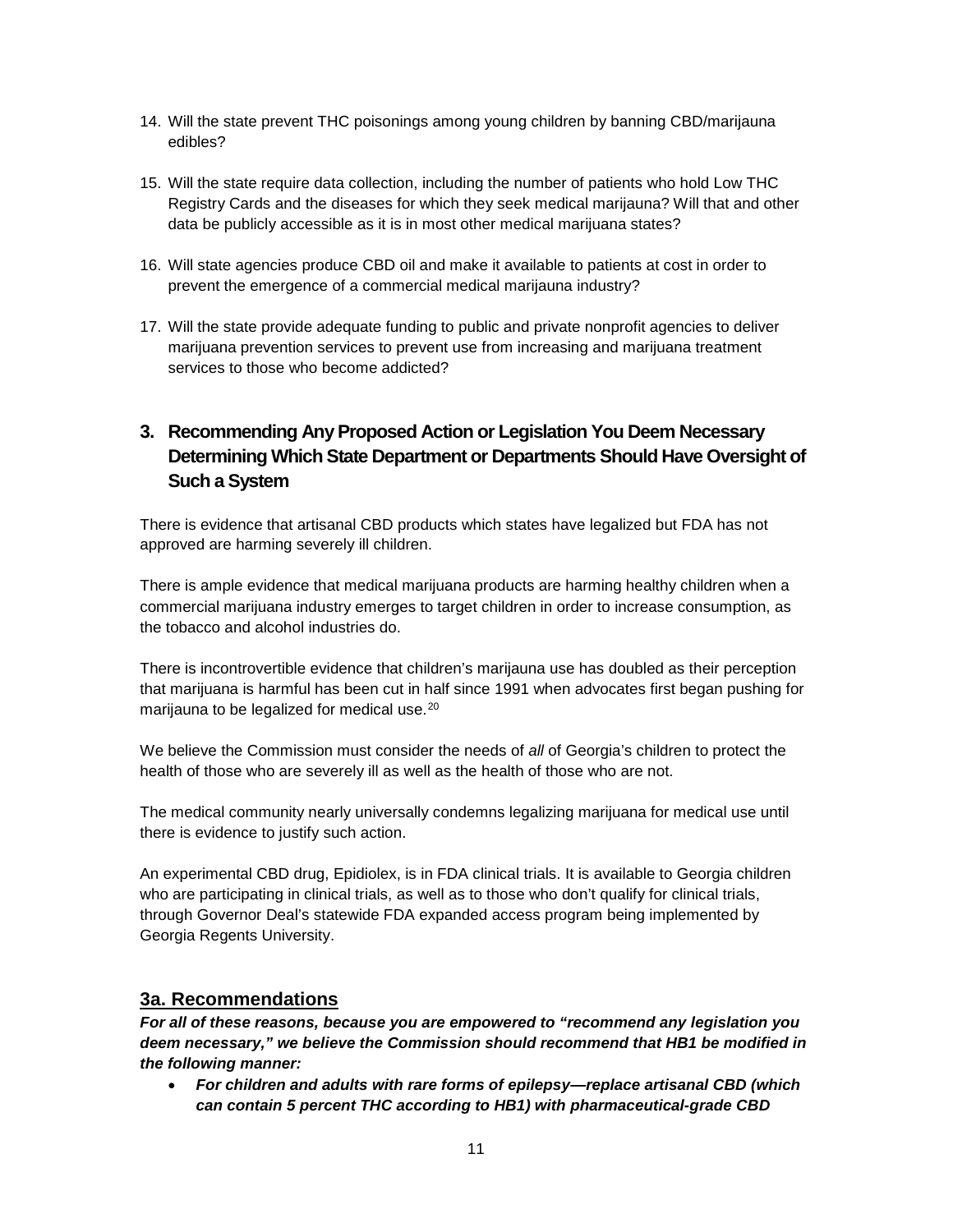*(which contains less than 0.2 percent THC) and finance the expansion of Georgia's FDA expanded access program to serve all children who need CBD. Georgia Regional University to oversee.*

- *For patients with the seven other diseases specified in HB1—replace artisanal CBD with pharmaceutical-grade CBD and finance a research program to test whether it is safe and effective to treat any of those diseases. Georgia Composite Medical Board to oversee, public and private research universities to implement with possible matching research funds from the National Institutes of Health.*
- *For patients who are terminally ill with one year or less to live—establish a committee of physicians who will timely review, on a case-by-case basis, whether to grant permission to doctors treating terminally ill patients to recommend pharmaceutical-grade CBD for them. Relief against lawsuits would be provided for the physicians in the approval process.*

#### **4. Addendum**

One source for further information is a website National Families in Action produces called [The](http://www.themarijuanareport.org/)  [Marijuana Report.Org.](http://www.themarijuanareport.org/) The Treatment Research Institute and Smart Approaches to Marijuana are partners in this effort. The website tracks the marijuana story that is unfolding across the nation. From 20 to 30 stories in the print, broadcast, and electronic media are summarized and posted to the website daily. The summaries include a link to the full text of each article. Summaries are filed under more than 50 categories; clicking on any category brings up all stories filed under that category. Medical marijuana stories are filed by state. The website can help Commissioners track what is going on in medical marijuana states. We also publish a weekly newsletter that is emailed to some 9,000 subscribers. Commissioners who wish to subscribe can do so [here.](http://themarijuanareport.org/subscribe/) Both resources will keep you up to date on the pros and cons of medical and recreational marijuana legalization.

#### **5. References**

.

-

<sup>3</sup> David Downs, FDA Warns Seven CBD and Hemp Oil Over Medical Claims, East Bay Express, March 6, 2015. [http://www.eastbayexpress.com/LegalizationNation/archives/2015/03/06/fda-warns-seven-cbd-and-hemp-oil-companies](http://www.eastbayexpress.com/LegalizationNation/archives/2015/03/06/fda-warns-seven-cbd-and-hemp-oil-companies-over-medical-claims)[over-medical-claims.](http://www.eastbayexpress.com/LegalizationNation/archives/2015/03/06/fda-warns-seven-cbd-and-hemp-oil-companies-over-medical-claims) Sample warning letter: <http://www.fda.gov/ICECI/EnforcementActions/WarningLetters/ucm436066.htm> Both websites accessed June 18, 2015.

<sup>1</sup> Letter from Amy Brooks-Kayal, MD President, American Epilepsy Society, Chief and Ponzio Family Chair, Children's Hospital Colorado, Professor of Pediatrics and Neurology, University of Colorado School of Medicine, to Representative Matthew Baker, Chair, Pennsylvania House of Representatives Health Committee. [http://www.legis.state.pa.us/cfdocs/legis/TR/transcripts/2015\\_0040\\_0001\\_TSTMNY.pdf](http://www.legis.state.pa.us/cfdocs/legis/TR/transcripts/2015_0040_0001_TSTMNY.pdf) Accessed May 16, 2015.

<sup>&</sup>lt;sup>2</sup> Bill Briggs. "Colorado Marijuana Study Finds Legal Weed Contains Potent THC Levels." NBC News, March 23, 20-15. <http://www.nbcnews.com/storyline/legal-pot/legal-weed-surprisingly-strong-dirty-tests-find-n327811> Accessed May 16, 2015.

<sup>4</sup> Georgia House of Representatives, Judiciary Non-Civil Committee Hearing on HB 1, February 3, 2015. <http://www.house.ga.gov/Committees/en-US/CommitteeArchives146.aspx> Accessed June 10, 2015

<sup>5</sup> White House Office of National Drug Control Policy, Marijauna Facts, page 2. [https://www.whitehouse.gov/sites/default/files/ondcp/Fact\\_Sheets/marijuana\\_fact\\_sheet\\_jw\\_10-5-10.pdf.](https://www.whitehouse.gov/sites/default/files/ondcp/Fact_Sheets/marijuana_fact_sheet_jw_10-5-10.pdf) Accessed May 10, 2105.

<sup>6</sup> Bridget [Onders,](http://cpj.sagepub.com/search?author1=Bridget+Onders&sortspec=date&submit=Submit) BS, Marcel J. [Casavant,](http://cpj.sagepub.com/search?author1=Marcel+J.+Casavant&sortspec=date&submit=Submit) MD, Henry A. [Spiller,](http://cpj.sagepub.com/search?author1=Henry+A.+Spiller&sortspec=date&submit=Submit) MS, D.ABAT, Thiphalak [Chounthirath,](http://cpj.sagepub.com/search?author1=Thiphalak+Chounthirath&sortspec=date&submit=Submit) MS, and [Gary](http://cpj.sagepub.com/search?author1=Gary+A.+Smith&sortspec=date&submit=Submit) A. [Smith,](http://cpj.sagepub.com/search?author1=Gary+A.+Smith&sortspec=date&submit=Submit) MD, DrPH. Marijuana Exposure Among Children Younger Than Six Years in the United States. *Clinical Pediatrics,* June 7, 2015[. http://cpj.sagepub.com/content/early/2015/06/03/0009922815589912.full](http://cpj.sagepub.com/content/early/2015/06/03/0009922815589912.full)